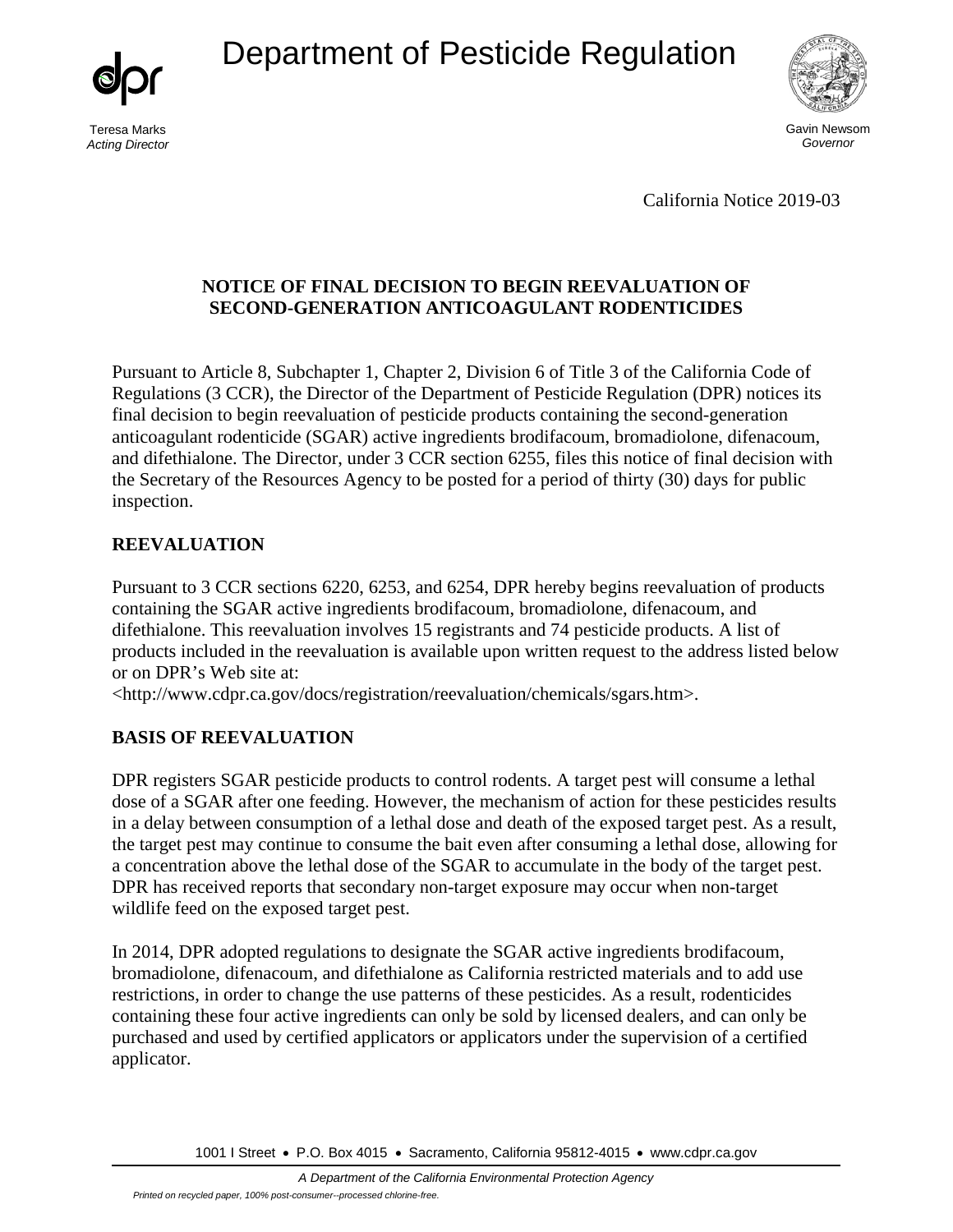After implementing these regulations, DPR continued to receive reports that SGARs may have caused or are likely to cause significant adverse impacts to non-target wildlife. In accordance with 3 CCR section 6220, the Director investigated these reports.

DPR prepared an investigatory report on potential significant adverse impacts reportedly caused by anticoagulant rodenticides. The investigation reviewed and analyzed information and data from a variety of sources, including peer-reviewed scientific publications, statewide sales and use reporting data, and unpublished wildlife incident and mortality data. As part of this investigation, DPR scientists analyzed 11 different studies examining the possible impacts of anticoagulant rodenticides on non-target wildlife, and 152 California Department of Fish and Wildlife (CDFW) loss reports submitted to DPR since 2014. The report is available on DPR's Web site at:

<https://www.cdpr.ca.gov/docs/registration/reevaluation/2018\_investigation\_anticoagulant.pdf>.

The investigation found that while the 2014 regulations changed SGAR use patterns by restricting their purchase, sale, and use, reported rates of non-target wildlife exposure to SGARs have not decreased. Additionally, the investigation found evidence of possible population-level impacts among non-target wildlife in California due to statistically significant associations with SGAR exposure and sublethal impacts. The investigation indicated that non-target wildlife exposure to SGARs might be significant due to the chemical characteristics of SGARs, which are known to have properties of high toxicity, persistence, and bioaccumulation. The investigation also noted that brodifacoum has relatively higher rates of exposure among nontarget wildlife as compared to other SGARs.

Based on the investigation, the Director found that a significant adverse impact has occurred or is likely to occur from the use of SGARs. On November 16, 2018, DPR issued the Notice of Proposed Decision to Begin Reevaluation of SGARs and Public Report (California Notice 2018-22). After noticing the proposed decision, DPR provided a 60-day public comment period, which closed on January 16, 2019. DPR has reviewed and responded to relevant public comments raising a significant environmental point received during the comment period. DPR's responses are listed below.

# **SUMMARY OF CALIFORNIA NOTICE 2018-22 COMMENTS**

DPR received 17,234 comments in response to its Notice of Proposed Decision to Begin Reevaluation of Second-Generation Anticoagulant Rodenticides and Public Report (California Notice 2018-22). The majority of the comments support the proposed decision to begin reevaluation. In addition, some comments also suggest DPR adopt mitigation measures, or reconsider its decision not to reevaluate first-generation anticoagulant rodenticides (FGARs). Over 15,800 of these comments were a form/template email. DPR considered all comments received during the 60-day public comment period. The relevant comments raising a significant environmental point are categorized and briefly summarized below along with DPR's response. Please note that individual comments may fall into multiple categories.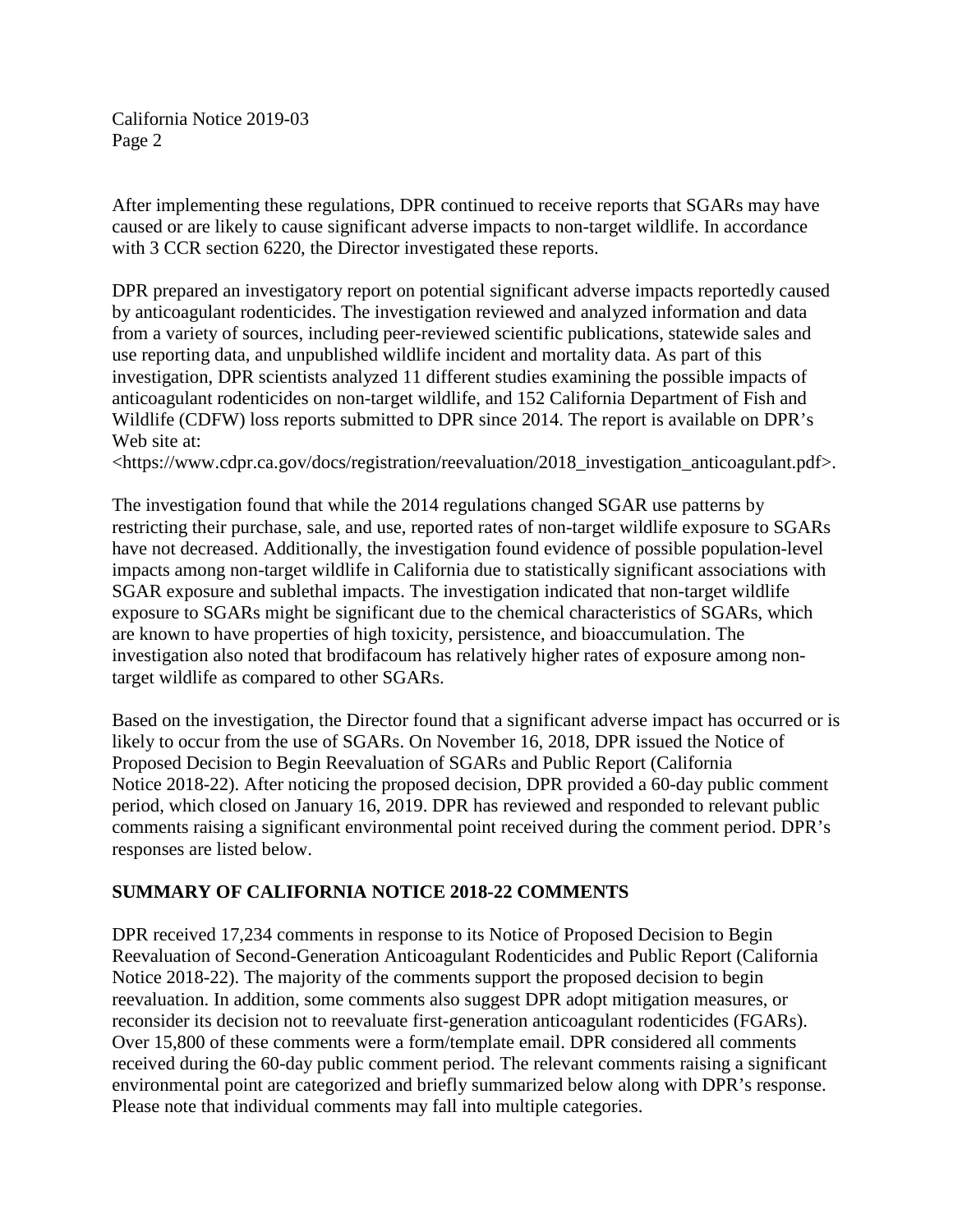#### **Comments Supporting Reevaluation**

DPR received 23 comments exclusively supporting DPR's proposed decision to begin reevaluation.

DPR agrees.

#### **Comments Supporting Reevaluation and Suggesting Mitigation Measures**

DPR received 16,383 comments supporting its proposed decision to begin reevaluation and suggesting DPR adopt various mitigation strategies for SGARs. Suggested mitigation strategies include banning some or all of the SGARs, suspending some or all of the SGARs, placing additional use restrictions, and/or adopting additional regulations.

Before mitigation strategies can be developed and adopted, DPR must first evaluate scientific data to characterize SGARs' effects on non-target wildlife. Based on this evaluation, DPR can then determine if any adverse effects can be mitigated, how any adverse effects can be mitigated, and if additional restrictions on use, or other regulatory actions, are necessary.

# **Comments Supporting Reevaluation and Requesting DPR Reconsider its Decision not to Reevaluate First-Generation Anticoagulant Rodenticides**

DPR received 7,925 comments supporting DPR's proposed decision to begin reevaluation of SGARs and also requesting DPR reconsider data involving the first-generation anticoagulant rodenticides (FGARs) active ingredients warfarin, diphacinone, and chlorophacinone, and also place FGARs into reevaluation.

DPR recently evaluated all the reported episodes and information submitted to it regarding anticoagulant rodenticides, including FGARs. A summary of this investigation is available at <https://www.cdpr.ca.gov/docs/registration/reevaluation/2018\_investigation\_anticoagulant.pdf>. In accordance with 3 CCR section 6220, DPR will investigate any new reported episodes or information it receives regarding FGARs. However, FGARs, and therefore comments pertaining to FGARs, are outside the scope of DPR's specific decision to begin reevaluation of SGARs.

#### **Comments Supporting Reevaluation and Providing Public Literature**

DPR received one comment [Defenders of Wildlife] supporting DPR's proposed decision to begin reevaluation and providing public literature on SGARs.

DPR will evaluate the studies during its reevaluation.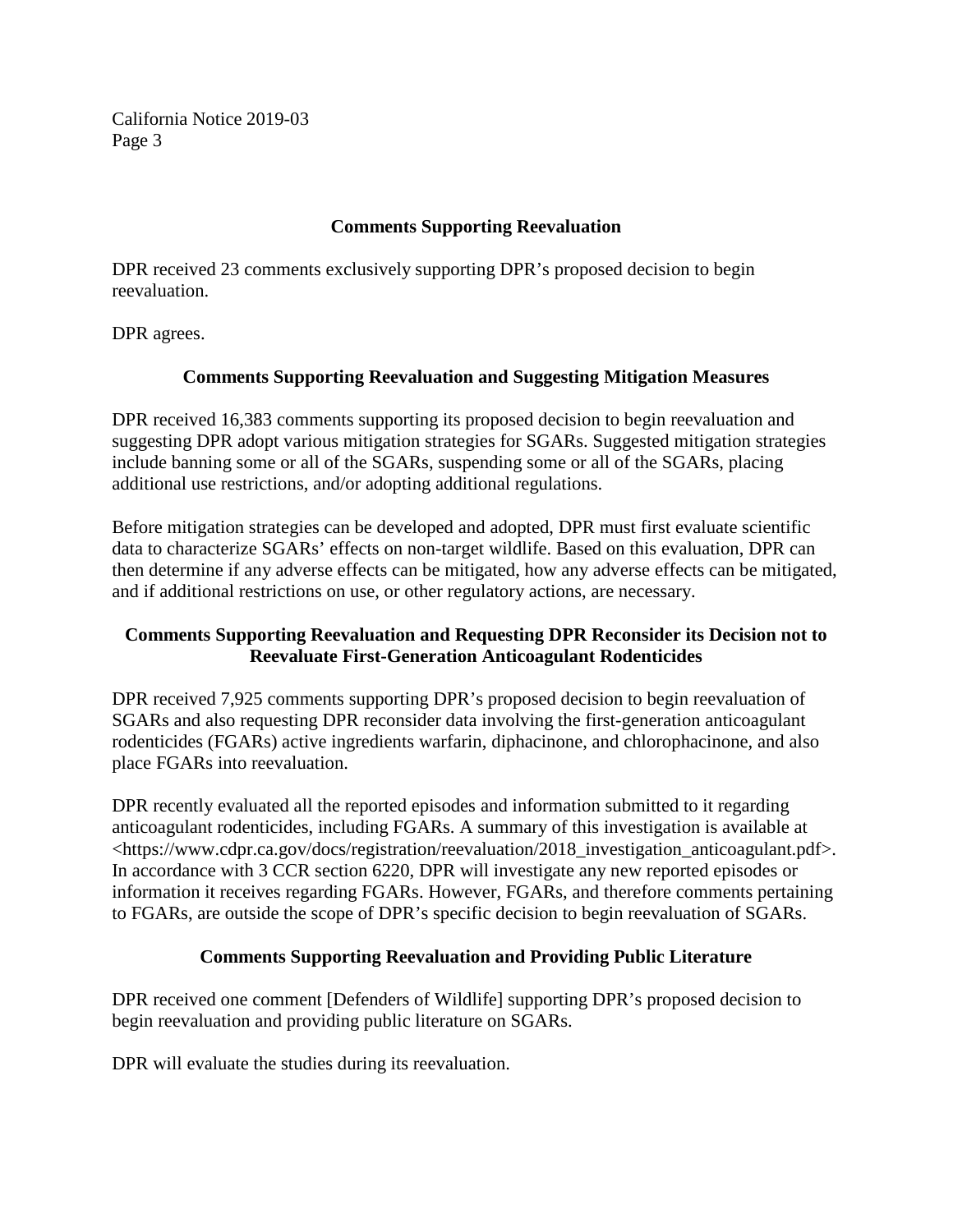# **Comments Supporting Reevaluation and Alleging DPR's Registration of SGARs Violates Environmental Laws**

DPR received two letters [Center for Biological Diversity and Animal Welfare Institute] supporting DPR's proposed decision to initiate reevaluation of SGARs and alleging that DPR's continued registration of SGARs runs afoul of several environmental laws.

All pesticide products that require registration with the U. S. Environmental Protection Agency (U.S. EPA) must first be registered with U.S. EPA before they can be registered with DPR for use in California. DPR's registration process allows for further evaluation to determine whether the product's lawful use will have a significant adverse impact on California's environment. This includes determining whether lawful use of registered SGAR products will result in significant adverse impacts to non-target wildlife in California, including whether lawful use is likely to harm any legally protected wildlife. DPR's decision to initiate reevaluation of SGARs allows DPR to evaluate in further detail whether additional mitigation is necessary so that lawful use of a registered SGARs will not have a significant adverse impact on California's wildlife, including on protected species.

#### **Comments Opposing the Proposal to Begin Reevaluation of SGARs**

DPR received six letters [Bell Laboratories, Syngenta, Liphatech, Responsible Industry for a Sound Environment/Crop Life America, National Pest Management Association, California Cattlemen's Association] opposing DPR's proposed reevaluation SGARs. All of these letters stated that DPR's proposed decision was premature because not enough time has passed since DPR's 2014 regulations went into effect to determine whether the regulations are effectively mitigating adverse impact to non-target wildlife. In addition, five of the commenters also claimed that the data relied upon in DPR's investigatory report was biased and/or incomplete and that the data did not present sufficient evidence to warrant the reevaluation.

However, commenters did acknowledge that significant data gaps exist in characterizing SGARs effect on non-target wildlife. One commenter requested DPR delay reevaluating SGARs until it has more current and comprehensive data. Another commenter requested DPR fill data gaps and work with CDFW to obtain unbiased population level data instead of commencing a reevaluation of SGARs. Similarly, another commenter stated that DPR should conduct a comprehensive evaluation of all available data and focus on stopping unlawful purchases and use of SGARs instead of reevaluating SGARs. Finally, one commenter suggested that DPR could monitor ongoing research and implement a sampling program without formally initiating a reevaluation of SGARs.

Under 3 CCR section 6220, DPR is required to investigate all reported episodes and information it receives indicating that a pesticide may have caused, or is likely to cause, a significant adverse environmental impact. DPR's investigatory report considered the strengths and limitations of the referenced data in terms of statistical significance and methods and found that the referenced